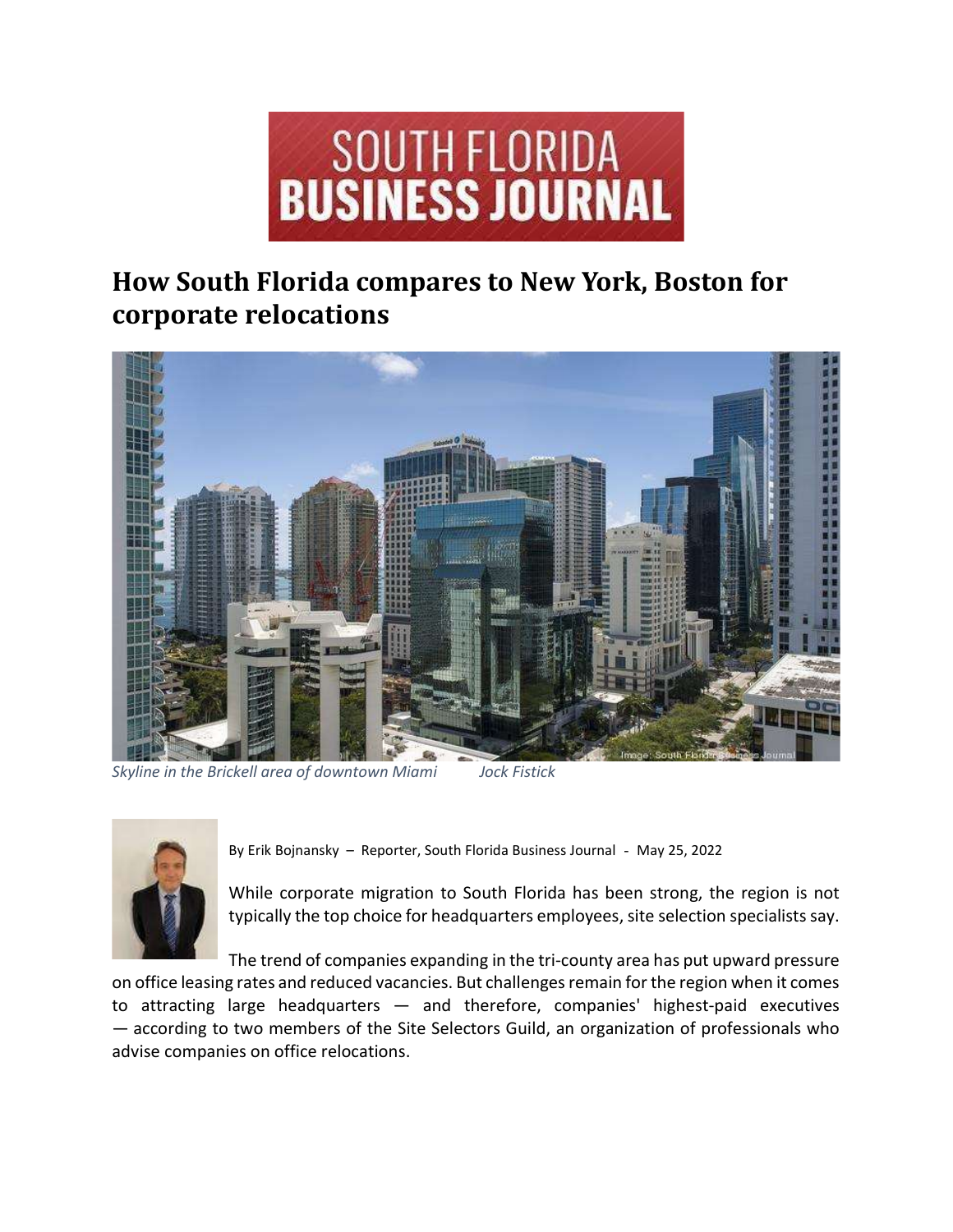Larry Gigerich, executive managing director of Indianapolis-based site selection company Ginovus, said that while plenty of out-of-state companies have moved jobs to South Florida, headquarters operations tend to remain elsewhere.

"A lot of companies realized they don't have to have all their people in downtown New York, Boston, or Chicago. They can take a larger group to a place where there's a better business climate and a better cost of living," Gigerich said.

But while the "younger, well-educated talent" wish to move to South Florida, some CEOs, especially from New York, don't want to move.

"Virtually none of them want to leave New York, where they grew up and went to college," Gigerich said.

Seth Martindale, senior managing director of Americas Consulting, a division of CBRE, said his clients are generally wary about relocating their headquarters at a time when both office use and the economy are in flux with a predicted recession on the horizon.

"It has more to do with the entire market," he said.

It's also a matter of geography, added Martindale, who is based in Orange County, California. Miami-Dade and Broward counties are "way out there" on the eastern portion of a peninsula that is hundreds, or in some cases thousands of miles from other major business hubs.

Yet, West Palm Beach, which is 69 miles north of Miami, is considered to be close enough to the rest of the nation to be on equal footing with Orlando; Tampa; Atlanta; Charlotte, North Carolina; and Nashville, Tennessee for corporate relocations, Martindale said.

While year-round warm weather is a major draw, risk from hurricanes is another strike against South Florida.

"The fact of the matter is, if every year, [operations stop] because you can't come to the office because the area is being evacuated, that is an issue," Martindale said. "With remote work, it's less of an issue than it used to be, but it's still an issue."

Companies that consider Miami-Dade a top choice for its headquarters usually have an international play in mind.

"From my perspective, most of the time we see companies move to Miami ... it is for access to Latin America or a customer proximity issue in that area," Martindale said. Another reason is a "diversity play," the desire to hire people from diverse backgrounds, he added.

Ginovus' Gigerich characterizes hundreds of jobs shifting to the region as a win, regardless of whether they include C-suite positions.